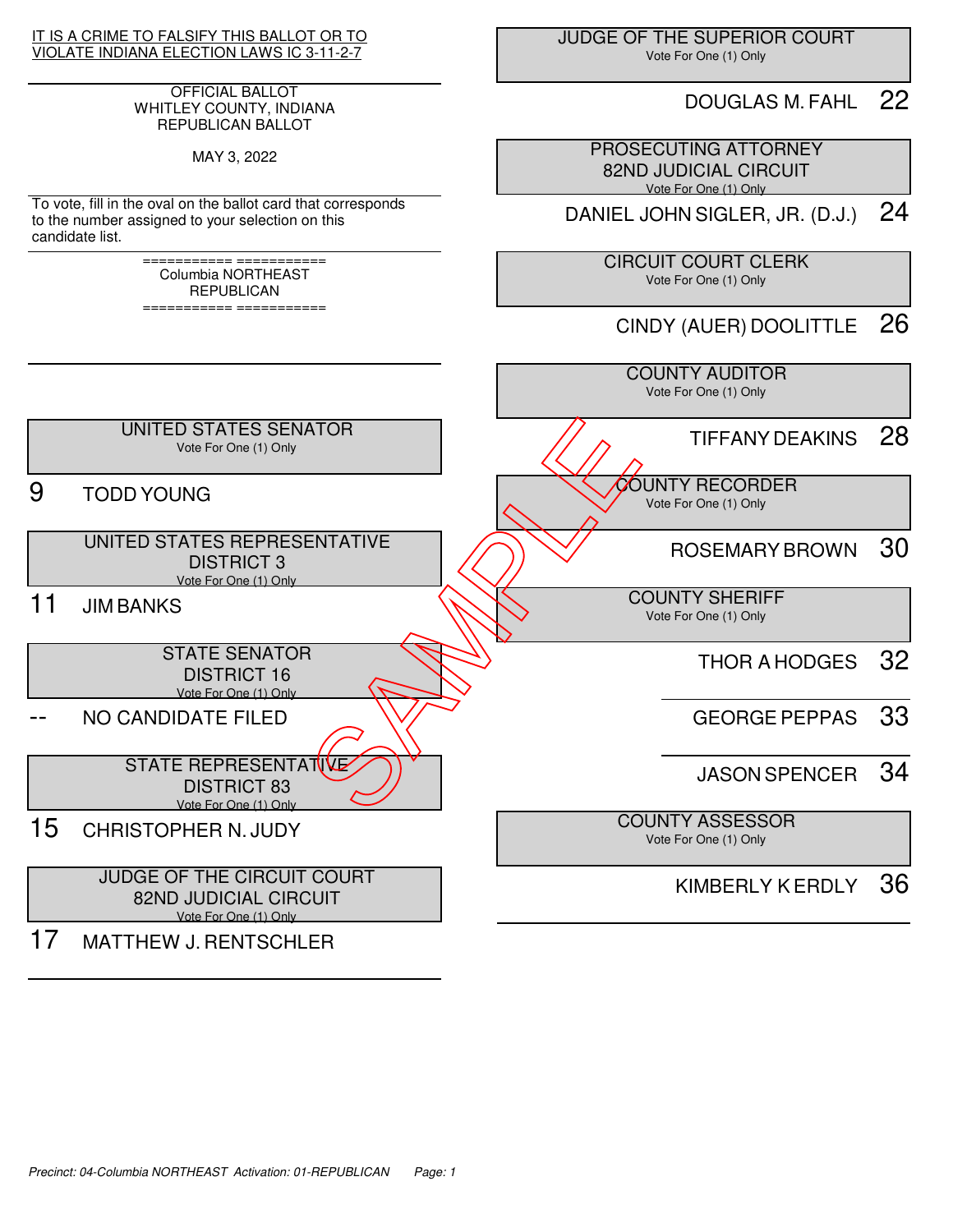## COUNTY COMMISSIONER DISTRICT 2 Vote For One (1) Only

- 42 TIMOTHY KUMFER
- 43 ROB SCHUMAN
- 44 NICKI VENABLE

| <b>COUNTY COUNCIL MEMBER</b> |
|------------------------------|
| DISTRICT 1                   |
| Vote For One (1) Only        |

46 JOHN M BARRETT

 COLUMBIA TOWNSHIP TRUSTEE Vote For One (1) Only

- 48 MATTHEW R MINIER
- 49 MICHAEL G (MIKE) MYERS

 COLUMBIA TOWNSHIP BOARD MEMBER Vote For Three (3) Only 48 MATTHEW RMINIER<br>
49 MICHAEL G (MIKE) MYERS<br>
COLUMBIA TOWNSHIP BOARD MEMBER<br>
51 MATT BOYD<br>
52 MINDY MUCHOW<br>
53 BRANDON K SMITH

- 51 MATT BOYD
- 52 MINDY MUCHOW
-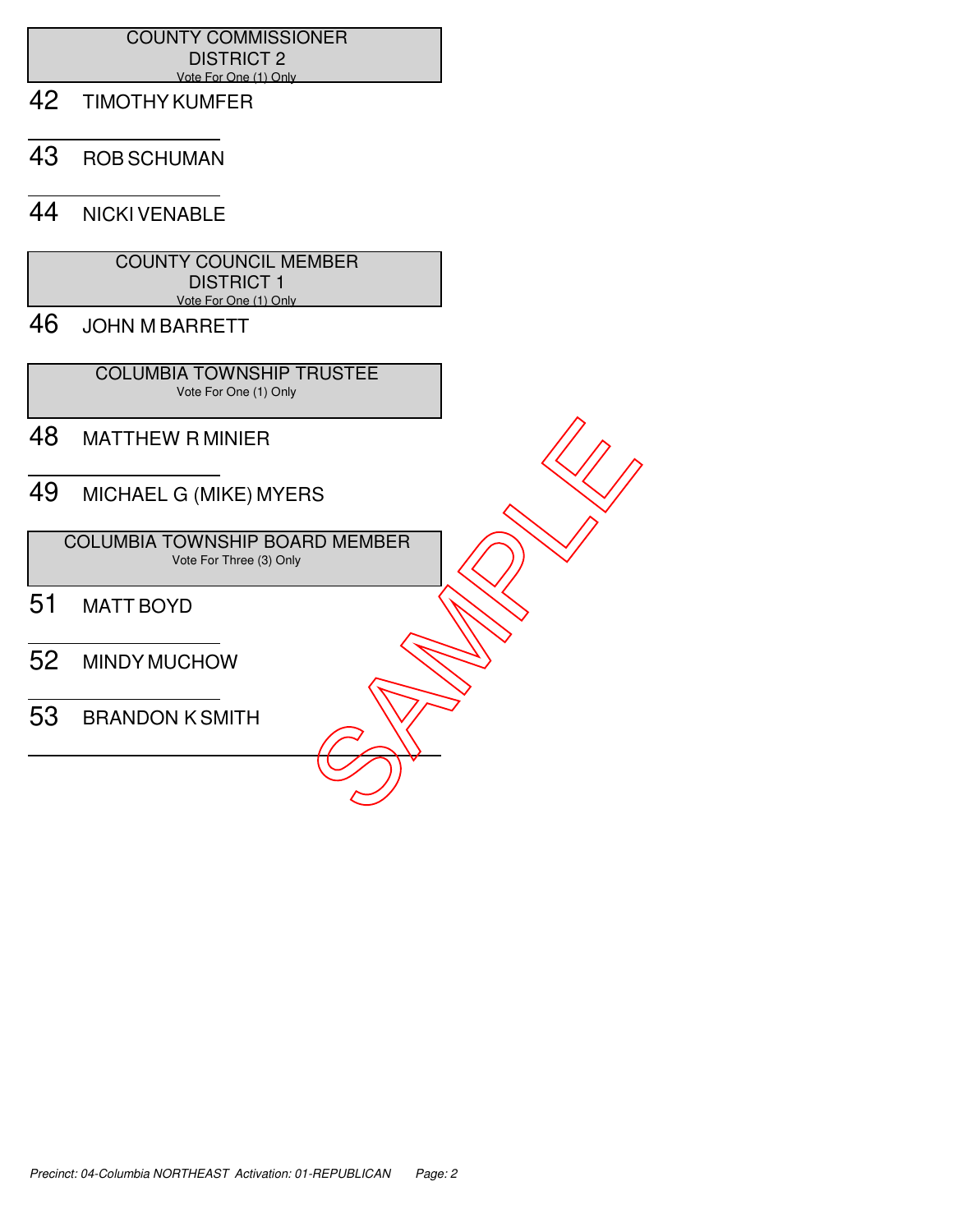- LEE BAATZ
- CHAD BANKS
- ED BANKS
- THERESA (GREEN) BAYSINGER
- JOHN BONEBRAKE
- MATT BOYD
- RYAN L DANIEL TRUDY LIPPLY JON MYERS LISA A NEELY JEFF OTT JAMES SCHORTGEN DENICE SPENCER DAMIEN STAFFORD SAMPLE<br>SAMPLE
- NICKI VENABLE
- CALEB WAKEMAN
- JOAN E WESTERN
- KAREN WESTERN
- LINDA ZIMMERMAN

Precinct: 04-Columbia NORTHEAST Activation: 01-REPUBLICAN Page: 3